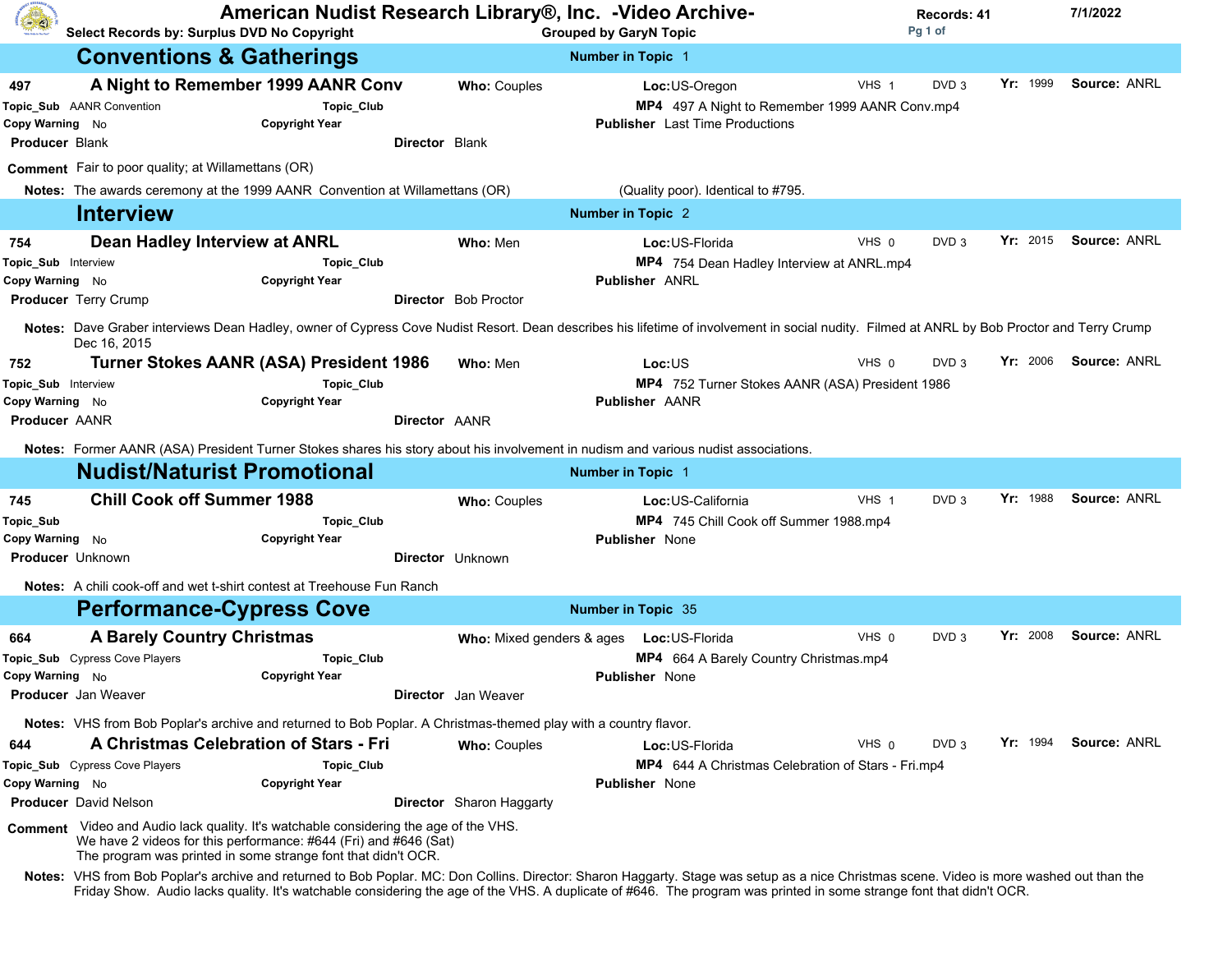| (春)             | Select Records by: Surplus DVD No Copyright           | American Nudist Research Library®, Inc. - Video Archive-<br><b>Grouped by GaryN Topic</b>                                                                                                                                                                                                                                                                                                                                                                                                                          |                                 |                       | Records: 41<br>Pg 2 of                              |       |                  |          | 7/1/2022              |                     |
|-----------------|-------------------------------------------------------|--------------------------------------------------------------------------------------------------------------------------------------------------------------------------------------------------------------------------------------------------------------------------------------------------------------------------------------------------------------------------------------------------------------------------------------------------------------------------------------------------------------------|---------------------------------|-----------------------|-----------------------------------------------------|-------|------------------|----------|-----------------------|---------------------|
| 628             | A Night at the Movies Act 1                           |                                                                                                                                                                                                                                                                                                                                                                                                                                                                                                                    | <b>Who: Couples</b>             | Loc: US-Florida       |                                                     | VHS 0 | DVD <sub>3</sub> | Yr: 2014 |                       | Source: ANRL        |
|                 | Topic_Sub Cypress Cove Players                        | Topic_Club                                                                                                                                                                                                                                                                                                                                                                                                                                                                                                         |                                 |                       | MP4 628 A Night at the Movies Act 1                 |       |                  |          |                       |                     |
| Copy Warning No |                                                       | <b>Copyright Year</b>                                                                                                                                                                                                                                                                                                                                                                                                                                                                                              |                                 | <b>Publisher</b> 0    |                                                     |       |                  |          |                       |                     |
|                 | <b>Producer</b> Jan Weaver                            |                                                                                                                                                                                                                                                                                                                                                                                                                                                                                                                    | Director Jan Weaver             |                       |                                                     |       |                  |          |                       |                     |
|                 |                                                       | Notes: Cypress Cove Players 2014 Spring Show "A Night At The Movies." Video by Bob Proctor. Performed at Lakeside Restaurant March 7-8, 2014 8 PM. "Through the magic of pantomime."<br>This is a 2-DVD set. Act I (DVD-1) has - 9 performances - Slide Show - Dressing Room Scenes. Act II (DVD-2) has - 9 Performances - slide show.                                                                                                                                                                             |                                 |                       |                                                     |       |                  |          |                       |                     |
| 629             | A Night at the Movies Act 2                           |                                                                                                                                                                                                                                                                                                                                                                                                                                                                                                                    | <b>Who: Couples</b>             | Loc:US-Florida        |                                                     | VHS 0 | DVD <sub>3</sub> | Yr: 2014 |                       | Source: ANRL        |
|                 | Topic_Sub Cypress Cove Players                        | Topic_Club                                                                                                                                                                                                                                                                                                                                                                                                                                                                                                         |                                 |                       | MP4 629 A Night at the Movies Act 2                 |       |                  |          |                       |                     |
| Copy Warning No |                                                       | <b>Copyright Year</b>                                                                                                                                                                                                                                                                                                                                                                                                                                                                                              |                                 | <b>Publisher 0</b>    |                                                     |       |                  |          |                       |                     |
|                 | <b>Producer</b> Jan Weaver                            |                                                                                                                                                                                                                                                                                                                                                                                                                                                                                                                    | <b>Director</b> Jan Weaver      |                       |                                                     |       |                  |          |                       |                     |
|                 |                                                       | Notes: Cypress Cove Players 2014 Spring Show "A Night At The Movies." Video by Bob Proctor. Performed at Lakeside Restaurant March 7-8, 2014 8 PM. "Through the magic of pantomime."<br>This is a 2-DVD set. Act I (DVD-1) has - 9 performances - Slide Show - Dressing Room Scenes. Act II (DVD-2) has - 9 Performances - slide show.                                                                                                                                                                             |                                 |                       |                                                     |       |                  |          |                       |                     |
| 645             | <b>Beach Party by the Cove Players</b>                |                                                                                                                                                                                                                                                                                                                                                                                                                                                                                                                    | <b>Who: Couples</b>             | Loc: US-Florida       |                                                     | VHS 0 | DVD <sub>5</sub> | Yr: 2012 |                       | <b>Source: ANRL</b> |
|                 | Topic_Sub Cypress Cove Players                        | Topic_Club                                                                                                                                                                                                                                                                                                                                                                                                                                                                                                         |                                 |                       | MP4 645 Beach Party by the Cove Players.mp4         |       |                  |          |                       |                     |
| Copy Warning No |                                                       | <b>Copyright Year</b>                                                                                                                                                                                                                                                                                                                                                                                                                                                                                              |                                 | <b>Publisher</b> None |                                                     |       |                  |          |                       |                     |
|                 | <b>Producer</b> Jan Weaver                            |                                                                                                                                                                                                                                                                                                                                                                                                                                                                                                                    | <b>Director</b> Jan Weaver      |                       |                                                     |       |                  |          |                       |                     |
|                 |                                                       | Notes: DVD donated by Bob Proctor. This performance was videotaped by Bob Proctor. There is a program for this show in ANRL's Archives.                                                                                                                                                                                                                                                                                                                                                                            |                                 |                       |                                                     |       |                  |          |                       |                     |
| 652             | <b>Bobby Sox and Pampadour Revue</b>                  |                                                                                                                                                                                                                                                                                                                                                                                                                                                                                                                    | <b>Who: Couples</b>             | Loc: US-Florida       |                                                     | VHS 0 | DVD <sub>3</sub> | Yr: 1997 |                       | Source: ANRL        |
|                 | Topic_Sub Cypress Cove Players                        | Topic_Club                                                                                                                                                                                                                                                                                                                                                                                                                                                                                                         |                                 |                       | MP4 652 Bobby Sox and Pampadour Revue.mp4           |       |                  |          |                       |                     |
| Copy Warning No |                                                       | <b>Copyright Year</b>                                                                                                                                                                                                                                                                                                                                                                                                                                                                                              |                                 | <b>Publisher</b> None |                                                     |       |                  |          |                       |                     |
|                 | <b>Producer</b> David Keffer                          |                                                                                                                                                                                                                                                                                                                                                                                                                                                                                                                    | Director Maggi Corneilsen       |                       |                                                     |       |                  |          |                       |                     |
|                 | <b>Notes:</b> DVD from Jim Doherty's Archive.         |                                                                                                                                                                                                                                                                                                                                                                                                                                                                                                                    |                                 |                       |                                                     |       |                  |          |                       |                     |
| 658             | Director: David Heffer<br>Stage Manager: Jerry Manuel | SUNSHINE PLAYERS: Bill Bauder, Mike Galyean, Toby Mcintosh, Larry Boyd, Isabelle Garrett, Mike Montgomery, Sonja Boyd, Mary Alice Green, Larry Outlaid, Ronnie Bullock, JoAnne<br>Carter, Shirley Heaton, Rhonda Joiner, Bob Poplar Alyce Sanderson, Dick Carrel, David Keffer, Sandy Sanderson, Charlie Cook, Donna Looper, Dick Tice, Char Dixon, Kimberly Lowery,<br>Mary Ann Wilkinson, Dale Doherty, Sherry Manuel, Guest Appear by Richard Green<br>Christmas Celebration of Stars -Osceola Art Who: Couples |                                 | Loc: US-Florida       |                                                     | VHS 0 | DVD <sub>4</sub> | Yr: 1994 |                       | Source: ANRL        |
|                 | Topic_Sub Cypress Cove Players                        | Topic_Club                                                                                                                                                                                                                                                                                                                                                                                                                                                                                                         |                                 |                       | MP4 658 Christmas Celebration of Stars -Osceola Art |       |                  |          |                       |                     |
| Copy Warning No |                                                       | <b>Copyright Year</b>                                                                                                                                                                                                                                                                                                                                                                                                                                                                                              |                                 | <b>Publisher</b> None |                                                     |       |                  |          |                       |                     |
|                 | <b>Producer</b> David Nelson                          |                                                                                                                                                                                                                                                                                                                                                                                                                                                                                                                    | <b>Director</b> Sharon Haggarty |                       |                                                     |       |                  |          |                       |                     |
|                 |                                                       | Notes: From Jim Doherty's Archive. A Christmas Celebration of Stars performed at the Osceola Center for the Arts.                                                                                                                                                                                                                                                                                                                                                                                                  |                                 |                       |                                                     |       |                  |          |                       |                     |
| 650             | <b>Classic Christmas Carol</b>                        |                                                                                                                                                                                                                                                                                                                                                                                                                                                                                                                    | <b>Who: Couples</b>             | Loc:US-Florida        |                                                     | VHS 0 | DVD <sub>3</sub> |          | Yr: 1995 Source: ANRL |                     |
|                 | Topic_Sub Cypress Cove Players                        | Topic_Club                                                                                                                                                                                                                                                                                                                                                                                                                                                                                                         |                                 |                       | MP4 650 Classic Christmas Carol.mp4                 |       |                  |          |                       |                     |
| Copy Warning No |                                                       | <b>Copyright Year</b>                                                                                                                                                                                                                                                                                                                                                                                                                                                                                              |                                 | <b>Publisher 0</b>    |                                                     |       |                  |          |                       |                     |
|                 | <b>Producer</b> David Keffer                          |                                                                                                                                                                                                                                                                                                                                                                                                                                                                                                                    | <b>Director</b> Sharon Haggarty |                       |                                                     |       |                  |          |                       |                     |
|                 | You have to see this Performance!                     | Comment Poor video quality. Sound isn't that good either. The VHS was 20 years old when the DVD was burned.                                                                                                                                                                                                                                                                                                                                                                                                        |                                 |                       |                                                     |       |                  |          |                       |                     |
|                 |                                                       | Notes: VHS from Bob Poplar's archive and returned to Bob Poplar. You have to see this Performance!                                                                                                                                                                                                                                                                                                                                                                                                                 |                                 |                       |                                                     |       |                  |          |                       |                     |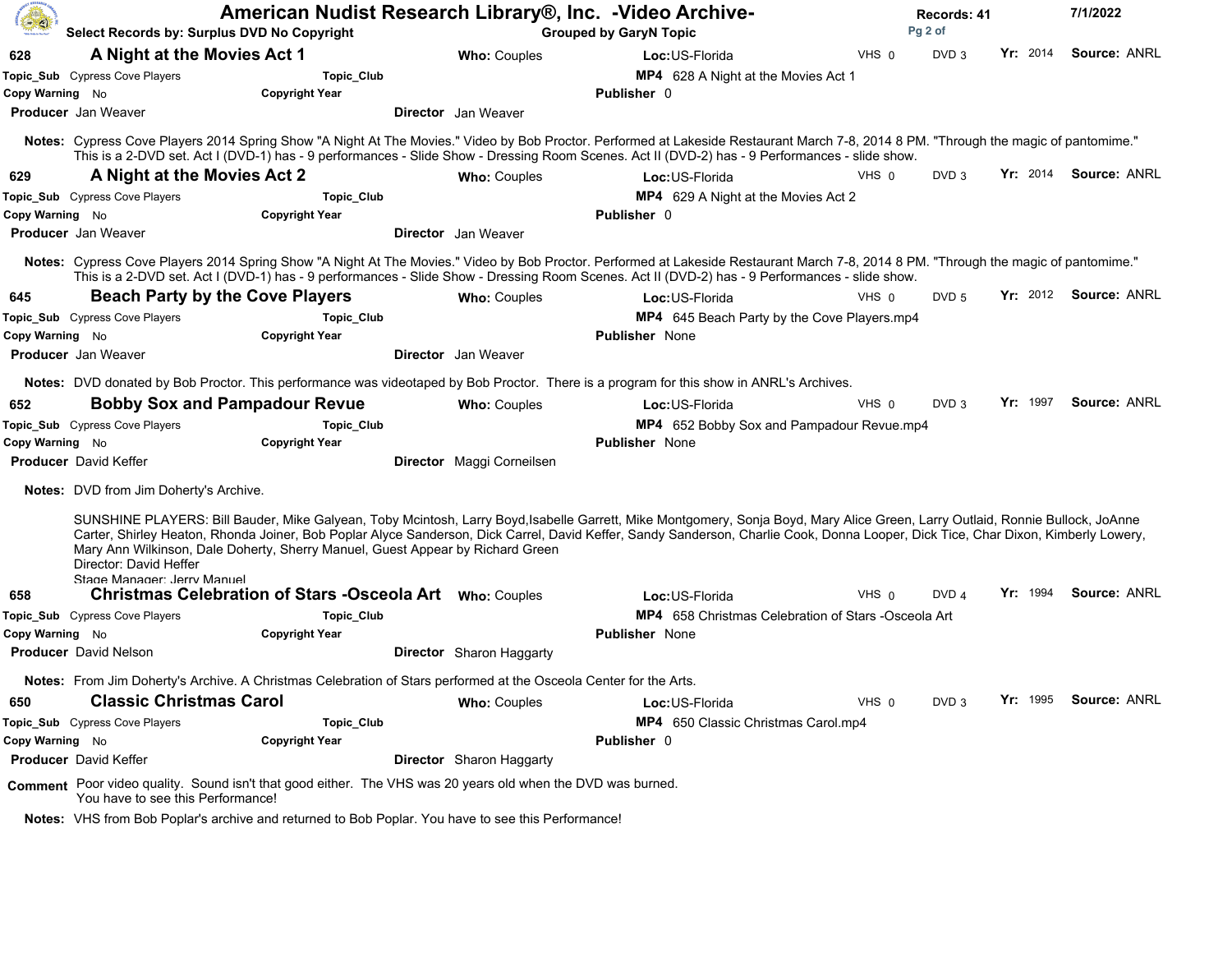| <b>A</b>        | Select Records by: Surplus DVD No Copyright                                                         |                                                                                                                             |                              | American Nudist Research Library®, Inc. -Video Archive-<br><b>Grouped by GaryN Topic</b> |       |                  | Records: 41<br>Pg 3 of |                     |  |
|-----------------|-----------------------------------------------------------------------------------------------------|-----------------------------------------------------------------------------------------------------------------------------|------------------------------|------------------------------------------------------------------------------------------|-------|------------------|------------------------|---------------------|--|
| 667             |                                                                                                     | <b>Cypress Cove American Bandstand Act 1</b>                                                                                | <b>Who: Couples</b>          | Loc: US-Florida                                                                          | VHS 0 | DVD <sub>4</sub> | Yr: 2011               | Source: ANRL        |  |
|                 | Topic_Sub Cypress Cove Players                                                                      | Topic_Club                                                                                                                  |                              | MP4 667 Cypress Cove American Bandstand Act 1.mp4                                        |       |                  |                        |                     |  |
| Copy Warning No |                                                                                                     | <b>Copyright Year</b>                                                                                                       |                              | <b>Publisher None</b>                                                                    |       |                  |                        |                     |  |
|                 | <b>Producer</b> Jan Weaver                                                                          |                                                                                                                             | <b>Director</b> Jan Weaver   |                                                                                          |       |                  |                        |                     |  |
|                 | Comment Part I of II                                                                                |                                                                                                                             |                              |                                                                                          |       |                  |                        |                     |  |
|                 | <b>Notes:</b> DVD from Bob Proctor's Archive                                                        |                                                                                                                             |                              |                                                                                          |       |                  |                        |                     |  |
|                 | Cypress Cove Players 2011 Spring Show<br>"American Bandstand"<br>Filmed and produced by Bob Proctor |                                                                                                                             |                              |                                                                                          |       |                  |                        |                     |  |
|                 |                                                                                                     | Performed at Lakeside Restaurant Friday March 18 and Saturday March 19, 2014 at 8 PM                                        |                              |                                                                                          |       |                  |                        |                     |  |
| 668             |                                                                                                     | <b>Cypress Cove American Bandstand Act 2</b>                                                                                | <b>Who: Couples</b>          | Loc: US-Florida                                                                          | VHS 0 | DVD <sub>3</sub> | Yr: 2011               | <b>Source: ANRL</b> |  |
|                 | Topic_Sub Cypress Cove Players                                                                      | <b>Topic_Club</b>                                                                                                           |                              | MP4 668 Cypress Cove American Bandstand Act 2.mp4                                        |       |                  |                        |                     |  |
| Copy Warning No |                                                                                                     | <b>Copyright Year</b>                                                                                                       |                              | <b>Publisher</b> None                                                                    |       |                  |                        |                     |  |
|                 | Producer Jan Weaver                                                                                 |                                                                                                                             | <b>Director</b> Jan Weaver   |                                                                                          |       |                  |                        |                     |  |
|                 | Comment Paart I of II                                                                               |                                                                                                                             |                              |                                                                                          |       |                  |                        |                     |  |
|                 | <b>Notes: DVD from Bob Proctor's Archive</b>                                                        |                                                                                                                             |                              |                                                                                          |       |                  |                        |                     |  |
|                 |                                                                                                     | Cypress Cove Players 2011 Spring Show "American Bandstand" Filmed and produced by Bob Proctor                               |                              |                                                                                          |       |                  |                        |                     |  |
|                 | "Performed through the magic of pantomime"                                                          | Performed at Lakeside Restaurant Friday March 18 and Saturday March 19, 2014 at 8 PM                                        |                              |                                                                                          |       |                  |                        |                     |  |
| 673             | <b>Cypress Cove Belly Dancers</b>                                                                   |                                                                                                                             | <b>Who: Couples</b>          | Loc: US-Florida                                                                          | VHS 0 | DVD <sub>4</sub> | Yr: 2008               | Source: ANRL        |  |
|                 | Topic_Sub Cypress Cove Players                                                                      | Topic_Club                                                                                                                  |                              | MP4 673 Cypress Cove Belly Dancers.mp4                                                   |       |                  |                        |                     |  |
| Copy Warning No |                                                                                                     | <b>Copyright Year</b>                                                                                                       |                              | <b>Publisher None</b>                                                                    |       |                  |                        |                     |  |
|                 | <b>Producer</b> Sandi Tayler                                                                        |                                                                                                                             | <b>Director</b> Sandi Tayler |                                                                                          |       |                  |                        |                     |  |
|                 |                                                                                                     | <b>Comment</b> This video has a built-in menu which gives a choice of 1) Introduction 2) Show 3) Dressing Room 4) Slideshow |                              |                                                                                          |       |                  |                        |                     |  |
|                 |                                                                                                     | Notes: DVD from Bob Proctor's archive. There is no printed program for this video.                                          |                              |                                                                                          |       |                  |                        |                     |  |
| 661             |                                                                                                     | <b>Cypress Cove Broadway and Hollywood</b>                                                                                  | <b>Who: Couples</b>          | Loc: US-Florida                                                                          | VHS 0 | DVD <sub>3</sub> | Yr: 1999               | Source: ANRL        |  |
|                 | Topic_Sub Cypress Cove Players                                                                      | Topic_Club                                                                                                                  |                              | MP4 661 Cypress Cove Broadway and Hollywood                                              |       |                  |                        |                     |  |
| Copy Warning No |                                                                                                     | <b>Copyright Year</b>                                                                                                       |                              | <b>Publisher</b> 0                                                                       |       |                  |                        |                     |  |
|                 | <b>Producer</b> Maggi Corneilsen                                                                    |                                                                                                                             | Director Maggi Corneilsen    |                                                                                          |       |                  |                        |                     |  |

Notes: VHS from Bob Poplar's archive and returned to Bob Poplar

THE COVE PLAYERS: NIKKI BANDOLIK, JOHN CJESZYNSKI, DONNA, LOOPER, BILL BAUDER, CHAR DIXON, JACKI PAUTSCH, CAITLIN BROWN,DALE DOHERTY, BOB POPLAR, SEAN BROWN,LEE GEORGE, BERNIE PREECE, RONNIE BULLOCK, MARY ALICE GREEN, BERNIE RAYMOND, MARTI BURRIS, SHIRLEY HEATON, ALYCE SANDERSON, DENNING CAMPBELL, RHONDA JOINER, JOE SAUL, DICK CARREL, OSCAR LANGLAIS, MARILYN SAUL, JOANN CARTER, DICK TICE

DIRECTOR:Maggi Corneilsen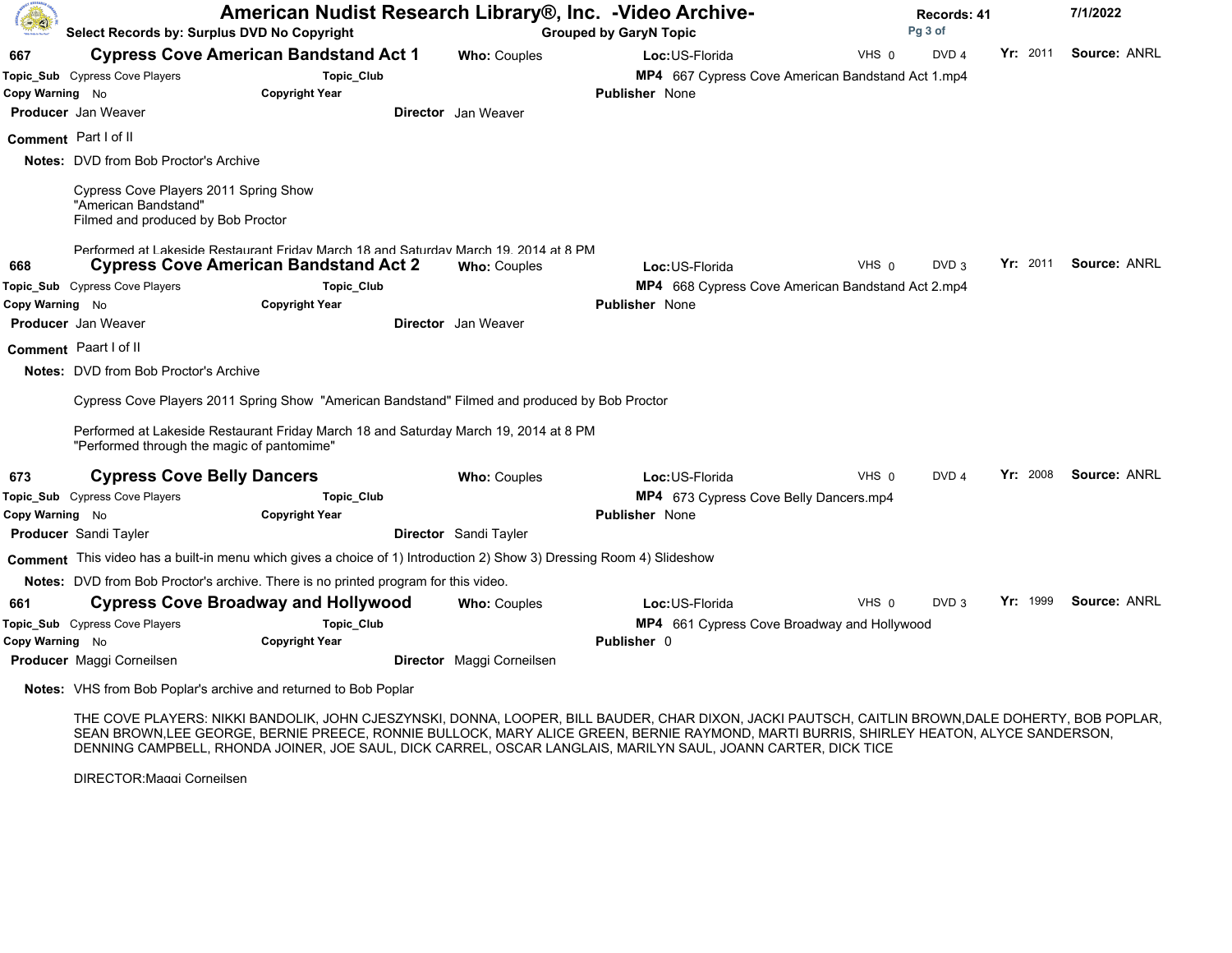| 60              | Select Records by: Surplus DVD No Copyright                                                         | American Nudist Research Library®, Inc. -Video Archive-                                                                                                                                      | <b>Grouped by GaryN Topic</b>   |                                                                                                                                                                                                                                                                                                                                                                                 | Records: 41<br>Pg 4 of |                  |          |                       |
|-----------------|-----------------------------------------------------------------------------------------------------|----------------------------------------------------------------------------------------------------------------------------------------------------------------------------------------------|---------------------------------|---------------------------------------------------------------------------------------------------------------------------------------------------------------------------------------------------------------------------------------------------------------------------------------------------------------------------------------------------------------------------------|------------------------|------------------|----------|-----------------------|
| 647             |                                                                                                     | <b>Cypress Cove Broadway Thru The Years -</b>                                                                                                                                                | Who: Couples                    | Loc: US-Florida                                                                                                                                                                                                                                                                                                                                                                 | VHS 0                  | DVD <sub>3</sub> | Yr: 1995 | Source: ANRL          |
|                 | Topic_Sub Cypress Cove Players                                                                      | Topic_Club                                                                                                                                                                                   |                                 | MP4 647 Cypress Cove Broadway Thru The Years - Aug                                                                                                                                                                                                                                                                                                                              |                        |                  |          |                       |
| Copy Warning No |                                                                                                     | <b>Copyright Year</b>                                                                                                                                                                        |                                 | <b>Publisher</b> None                                                                                                                                                                                                                                                                                                                                                           |                        |                  |          |                       |
|                 | <b>Producer</b> David Keffer                                                                        |                                                                                                                                                                                              | <b>Director</b> Sharon Haggarty |                                                                                                                                                                                                                                                                                                                                                                                 |                        |                  |          |                       |
|                 |                                                                                                     | Comment Video is quite good. Audio is OK . It's watchable considering the age of the VHS.                                                                                                    |                                 |                                                                                                                                                                                                                                                                                                                                                                                 |                        |                  |          |                       |
|                 |                                                                                                     | <b>Notes:</b> VHS from Bob Poplar's archive and returned to Bob Poplar - Conversion to DVD: Bob Proctor.<br>MC: Molly the costume mistress, Ralphie, the Stagehand, Rex Harrison, the Actor. |                                 |                                                                                                                                                                                                                                                                                                                                                                                 |                        |                  |          |                       |
|                 | Shirley Heaton                                                                                      |                                                                                                                                                                                              |                                 | Cove Players: Maggi Corneilsen, Al Collins, Helen Joyce, David Keffer, Mary Alice Green, Bill Bauder, Dick Tice, Joe & Marilyn Saul, Nancy & Mike Galyean, Dale Doherty, Rhonda Joiner,<br>Jackie Pautsch, Pat Potts, Brad Sager, Jonathan Pelikan, Sally Keyes, Janice Pelikan, Bob Poplar, Marti Burris, Ronnie Bullock, Ted Hadley, Dawn Lamberth, Joann Carter, Char Dixon, |                        |                  |          |                       |
| 656             |                                                                                                     | <b>Cypress Cove Broadway Thru The Years -</b>                                                                                                                                                | <b>Who: Couples</b>             | Loc:US-Florida                                                                                                                                                                                                                                                                                                                                                                  | VHS 0                  | DVD <sub>3</sub> | Yr: 1995 | Source: ANRL          |
|                 | Topic_Sub Cypress Cove Players                                                                      | Topic_Club                                                                                                                                                                                   |                                 | MP4 656 Cypress Cove Broadway Thru The Years - Mar                                                                                                                                                                                                                                                                                                                              |                        |                  |          |                       |
| Copy Warning No |                                                                                                     | <b>Copyright Year</b>                                                                                                                                                                        |                                 | <b>Publisher</b> None                                                                                                                                                                                                                                                                                                                                                           |                        |                  |          |                       |
|                 | <b>Producer</b> David Nelson                                                                        |                                                                                                                                                                                              | Director Sharon Haggarty        |                                                                                                                                                                                                                                                                                                                                                                                 |                        |                  |          |                       |
|                 | <b>Notes:</b> DVD from Jim Doherty's Archive.                                                       |                                                                                                                                                                                              |                                 |                                                                                                                                                                                                                                                                                                                                                                                 |                        |                  |          |                       |
|                 |                                                                                                     | Hibbs, Marti Burns, Liz Kittinger, Ronnie Bullock, Dawn Lamberth, Joann Carter, Char Dixon, Shirley Heaton<br>COVE KIDS: C.J, Lamberth, Lee George, Natasha Boyd                             |                                 | COVE PLAYERS: Sherry Manuel, Al Collins, Helen Joyce, David Nelson, Mary Alice Green, Bill Bauder, Dick Tice, Joe & Marilyn Saul, Mary Ann Wilkinson, Ted Hadley, Nancy & Mike<br>Galyean, Dale Doherty, Maggi Comeilsen, Jackie Pautsch, Pat Potts, Jonathan Pelikan, Brad Sager, Janice Pelikan, Sally Keyes, David Keffer, Bob Poplar, Rhonda Joiner, Cheryl & Randy         |                        |                  |          |                       |
| 654             | <b>Cypress Cove Christmas 1999</b>                                                                  |                                                                                                                                                                                              | <b>Who: Couples</b>             | Loc:US-Florida                                                                                                                                                                                                                                                                                                                                                                  | VHS 0                  | DVD <sub>3</sub> | Yr: 1999 | Source: ANRL          |
|                 | Topic_Sub Cypress Cove Players                                                                      | Topic_Club                                                                                                                                                                                   |                                 | MP4 654 Cypress Cove Christmas 1999.mp4                                                                                                                                                                                                                                                                                                                                         |                        |                  |          |                       |
| Copy Warning No |                                                                                                     | <b>Copyright Year</b>                                                                                                                                                                        |                                 | <b>Publisher</b> None                                                                                                                                                                                                                                                                                                                                                           |                        |                  |          |                       |
|                 | Producer Maggi Corneilsen                                                                           |                                                                                                                                                                                              | Director Maggi Corneilsen       |                                                                                                                                                                                                                                                                                                                                                                                 |                        |                  |          |                       |
|                 | <b>Notes:</b> DVD from Jim Doherty's Archive.<br>Act 1: Country Comedy<br>Act 2: Hollywood/Broadway |                                                                                                                                                                                              |                                 |                                                                                                                                                                                                                                                                                                                                                                                 |                        |                  |          |                       |
|                 | THE COVE PLAYERS                                                                                    |                                                                                                                                                                                              |                                 | BILL BAUDER, CAITLIN BROWN, SEAN BROWN, RONNIE BULLOCK, MARTI BURRIS, DENNING CAMPBELL, JOANN CARTER, DICK CARREL, CHAR DIXON, DALE DOHERTY,<br>MARY ALICE GREEN SHIRLEY HEATON RHONDA JOINER DONNA LOOPER SHERRY MANUEL JACKIE PAUTSCH BOR POPLAR RERNIE PREECE ALYCE SANDERSON                                                                                                |                        |                  |          |                       |
| 672             |                                                                                                     | <b>Cypress Cove Christmas Show 2004 - The</b>                                                                                                                                                | <b>Who: Couples</b>             | Loc: US-Florida                                                                                                                                                                                                                                                                                                                                                                 | VHS <sub>1</sub>       | DVD <sub>3</sub> |          | Yr: 2004 Source: ANRL |
|                 | Topic_Sub Cypress Cove Players                                                                      | Topic_Club                                                                                                                                                                                   |                                 | MP4 672 Cypress Cove Christmas Show 2004 - The                                                                                                                                                                                                                                                                                                                                  |                        |                  |          |                       |
| Copy Warning No |                                                                                                     | <b>Copyright Year</b>                                                                                                                                                                        |                                 | Publisher None                                                                                                                                                                                                                                                                                                                                                                  |                        |                  |          |                       |
|                 | <b>Producer</b> Bernie Preece                                                                       |                                                                                                                                                                                              | <b>Director</b> Bernie Preece   |                                                                                                                                                                                                                                                                                                                                                                                 |                        |                  |          |                       |
|                 | Comment There is no printed program for this video.                                                 | This video shows how bad a VHS can get and still play. It starts off bad then never gets any better.<br>This video needs replacement with a better copy if we can find one.                  |                                 |                                                                                                                                                                                                                                                                                                                                                                                 |                        |                  |          |                       |
|                 | There is no printed program for this video.                                                         | Notes: VHS from Bob Poplar's archive and returned to Bob Poplar                                                                                                                              |                                 | Bernie Preece, Bob Poplar and Angel DeFour, plus friends Char Dixon, Alyce Sanderson, Marlene Cowan, Jim Cowan, Freda Loach, Marti Burris, Maggi Corneilsen, Kathy Ireland                                                                                                                                                                                                      |                        |                  |          |                       |
|                 | copy if we can find one.                                                                            |                                                                                                                                                                                              |                                 | There is no printed program for this video. This video shows how bad a VHS can get and still play. It starts off bad then never gets any better. This video needs replacement with a better                                                                                                                                                                                     |                        |                  |          |                       |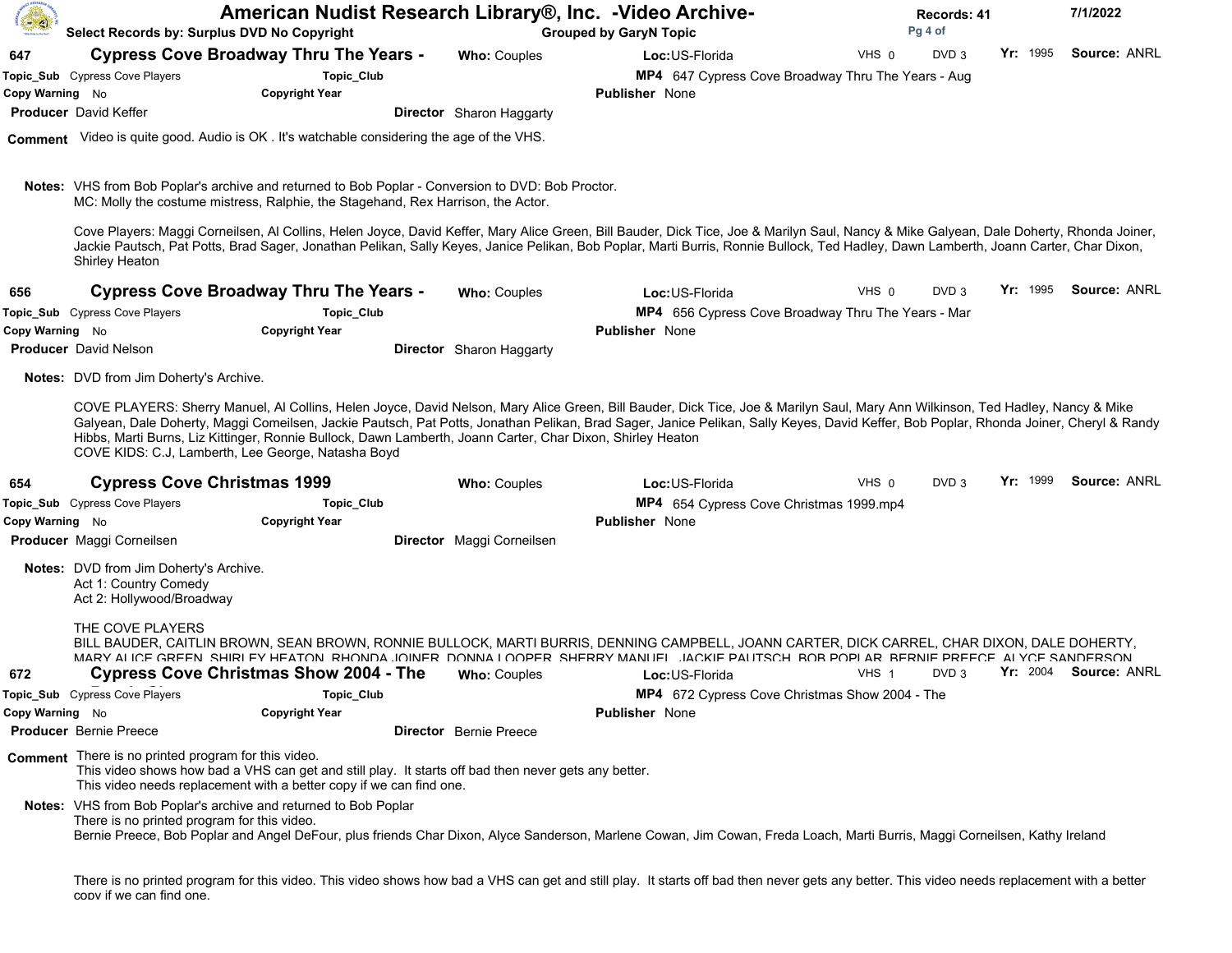| <b>Co</b>             | Select Records by: Surplus DVD No Copyright                                                                                                                                                                                                                                                |                                     |                             | American Nudist Research Library®, Inc. -Video Archive-<br><b>Grouped by GaryN Topic</b>                              |                  |                  | Records: 41<br>Pg 5 of |                     |  |
|-----------------------|--------------------------------------------------------------------------------------------------------------------------------------------------------------------------------------------------------------------------------------------------------------------------------------------|-------------------------------------|-----------------------------|-----------------------------------------------------------------------------------------------------------------------|------------------|------------------|------------------------|---------------------|--|
| 781                   | <b>Cypress Cove Cove Players Stripper</b>                                                                                                                                                                                                                                                  |                                     | <b>Who: Couples</b>         | Loc:US-Florida                                                                                                        | VHS 1            | DVD <sub>3</sub> | Yr: 2005               | <b>Source: ANRL</b> |  |
| Topic_Sub Home Video  |                                                                                                                                                                                                                                                                                            | Topic_Club                          |                             | MP4 781 Cypress Cove Cove Players Stripper.mp4                                                                        |                  |                  |                        |                     |  |
| Copy Warning No       |                                                                                                                                                                                                                                                                                            | <b>Copyright Year</b>               |                             | <b>Publisher Blank</b>                                                                                                |                  |                  |                        |                     |  |
| <b>Producer Blank</b> |                                                                                                                                                                                                                                                                                            |                                     | <b>Director Blank</b>       |                                                                                                                       |                  |                  |                        |                     |  |
|                       | <b>Notes:</b> Cove Players show at Cypress Cove Nudist Resort                                                                                                                                                                                                                              |                                     |                             |                                                                                                                       |                  |                  |                        |                     |  |
| 780                   | <b>Cypress Cove Cove Players Talent show</b>                                                                                                                                                                                                                                               |                                     | <b>Who: Couples</b>         | Loc: US-Florida                                                                                                       | $VHS$ 1          | DVD <sub>3</sub> | Yr: 0                  | Source: ANRL        |  |
| Topic_Sub Home Video  |                                                                                                                                                                                                                                                                                            | <b>Topic_Club</b>                   |                             | MP4 780 Cypress Cove Cove Players Talent show.mp4                                                                     |                  |                  |                        |                     |  |
| Copy Warning No       |                                                                                                                                                                                                                                                                                            | <b>Copyright Year</b>               |                             | <b>Publisher Blank</b>                                                                                                |                  |                  |                        |                     |  |
| <b>Producer Blank</b> |                                                                                                                                                                                                                                                                                            |                                     | <b>Director Blank</b>       |                                                                                                                       |                  |                  |                        |                     |  |
|                       | Notes: Cove Players show at Cypress Cove Nudist Resort                                                                                                                                                                                                                                     |                                     |                             |                                                                                                                       |                  |                  |                        |                     |  |
| 68                    | <b>Cypress Cove Haunted House</b>                                                                                                                                                                                                                                                          |                                     | Who: Couples                | Loc:US                                                                                                                | VHS 1            | DVD <sub>3</sub> | $Yr$ : 1992            | Source: ANRL        |  |
|                       | Topic_Sub Cypress Cove Players                                                                                                                                                                                                                                                             | Topic_Club                          |                             | MP4 68 Cypress Cove Haunted House.mp4                                                                                 |                  |                  |                        |                     |  |
| Copy Warning No       |                                                                                                                                                                                                                                                                                            | <b>Copyright Year</b>               |                             | <b>Publisher</b>                                                                                                      |                  |                  |                        |                     |  |
|                       | <b>Producer</b> R Bultman                                                                                                                                                                                                                                                                  | <b>Director</b>                     |                             |                                                                                                                       |                  |                  |                        |                     |  |
|                       | Notes: 1992 A skit done by Cove Residents with wild imagination and creativity. Who are these crazy people?                                                                                                                                                                                |                                     |                             |                                                                                                                       |                  |                  |                        |                     |  |
| 675                   | Cypress Cove If I Were Not Upon The Sea 1,                                                                                                                                                                                                                                                 |                                     | <b>Who: Couples</b>         | Loc:US-Florida                                                                                                        | VHS 2            | DVD <sub>3</sub> | Yr: 1995               | <b>Source: ANRL</b> |  |
|                       | Topic_Sub Cypress Cove Players                                                                                                                                                                                                                                                             | Topic_Club                          |                             | MP4 675 Cypress Cove If I Were Not Upon The Sea 1,                                                                    |                  |                  |                        |                     |  |
| Copy Warning No       |                                                                                                                                                                                                                                                                                            | <b>Copyright Year</b>               |                             | <b>Publisher</b> None                                                                                                 |                  |                  |                        |                     |  |
|                       | Producer Maggi Corneilsen                                                                                                                                                                                                                                                                  |                                     | Director Maggi Corneilsen   |                                                                                                                       |                  |                  |                        |                     |  |
|                       | Comment There is no printed program for this video.                                                                                                                                                                                                                                        |                                     |                             |                                                                                                                       |                  |                  |                        |                     |  |
|                       | Notes: DVD from Jom Dhoerty's Archive,<br>There is no printed program for this video.<br>Movie Menu:<br>1) If I Were Not Upon The Sea: Version 1 12:58 Minutes<br>2) If I Were Not Upon The Sea: Version 2 14:16 Minutes<br>3) If I Were Not Upon The Sea: Version 3 17.53 Minutes         |                                     |                             |                                                                                                                       |                  |                  |                        |                     |  |
|                       | 4) Cove Fitness Classic                                                                                                                                                                                                                                                                    | 1.48.40 - 109 Minutes               |                             |                                                                                                                       | VHS <sub>1</sub> | DVD <sub>3</sub> | Yr: 1983               | <b>Source: ANRL</b> |  |
| 27                    | <b>Cypress Cove Luau</b><br>Topic_Sub Cypress Cove Players                                                                                                                                                                                                                                 |                                     |                             | Who: Mixed genders & ages  Loc: US-Florida                                                                            |                  |                  |                        |                     |  |
| Copy Warning No       |                                                                                                                                                                                                                                                                                            | Topic_Club<br><b>Copyright Year</b> |                             | MP4 27 Cypress Cove Luau.mp4<br><b>Publisher</b> None                                                                 |                  |                  |                        |                     |  |
|                       | <b>Producer</b> Jim Sweeney                                                                                                                                                                                                                                                                |                                     | <b>Director</b> Jim Sweeney |                                                                                                                       |                  |                  |                        |                     |  |
|                       | Comment A luau-themed stage show. Two recordings of the show from different angles are included.                                                                                                                                                                                           |                                     |                             |                                                                                                                       |                  |                  |                        |                     |  |
|                       | Notes: home' type video This 1983 show has a lot of people who need to be identified. Can anyone help?                                                                                                                                                                                     |                                     |                             |                                                                                                                       |                  |                  |                        |                     |  |
|                       | One tune is Jimmy Buffett's Margritaville                                                                                                                                                                                                                                                  |                                     |                             | Photographed by Jim Sweeney. A luau-themed stage show. Two recordings of the show from different angles are included. |                  |                  |                        |                     |  |
| 671                   | <b>Cypress Cove Maggi's Performances</b>                                                                                                                                                                                                                                                   |                                     | <b>Who: Couples</b>         | Loc:US-Florida                                                                                                        | VHS 0            | DVD <sub>3</sub> | Yr: 2007               | Source: ANRL        |  |
|                       | Topic_Sub Cypress Cove Players                                                                                                                                                                                                                                                             | Topic_Club                          |                             | MP4 671 Cypress Cove Maggi's Performances.mp4                                                                         |                  |                  |                        |                     |  |
| Copy Warning No       |                                                                                                                                                                                                                                                                                            | <b>Copyright Year</b>               |                             | <b>Publisher</b> None                                                                                                 |                  |                  |                        |                     |  |
|                       | Producer Bob Proctor                                                                                                                                                                                                                                                                       |                                     | Director Unknown            |                                                                                                                       |                  |                  |                        |                     |  |
|                       | Comment This is a collection of video clips taken from VHS tapes of some of Maggi's performances.                                                                                                                                                                                          |                                     |                             |                                                                                                                       |                  |                  |                        |                     |  |
|                       | <b>Notes:</b> DVD from Bob Proctor's Archive<br>There is no printed program for this video.<br>This is a tribute video to our dear friend and leader who led the Cove Players to high levels.<br>This is a collection of video clips taken from VHS tapes of some of Maggi's performances. |                                     |                             |                                                                                                                       |                  |                  |                        |                     |  |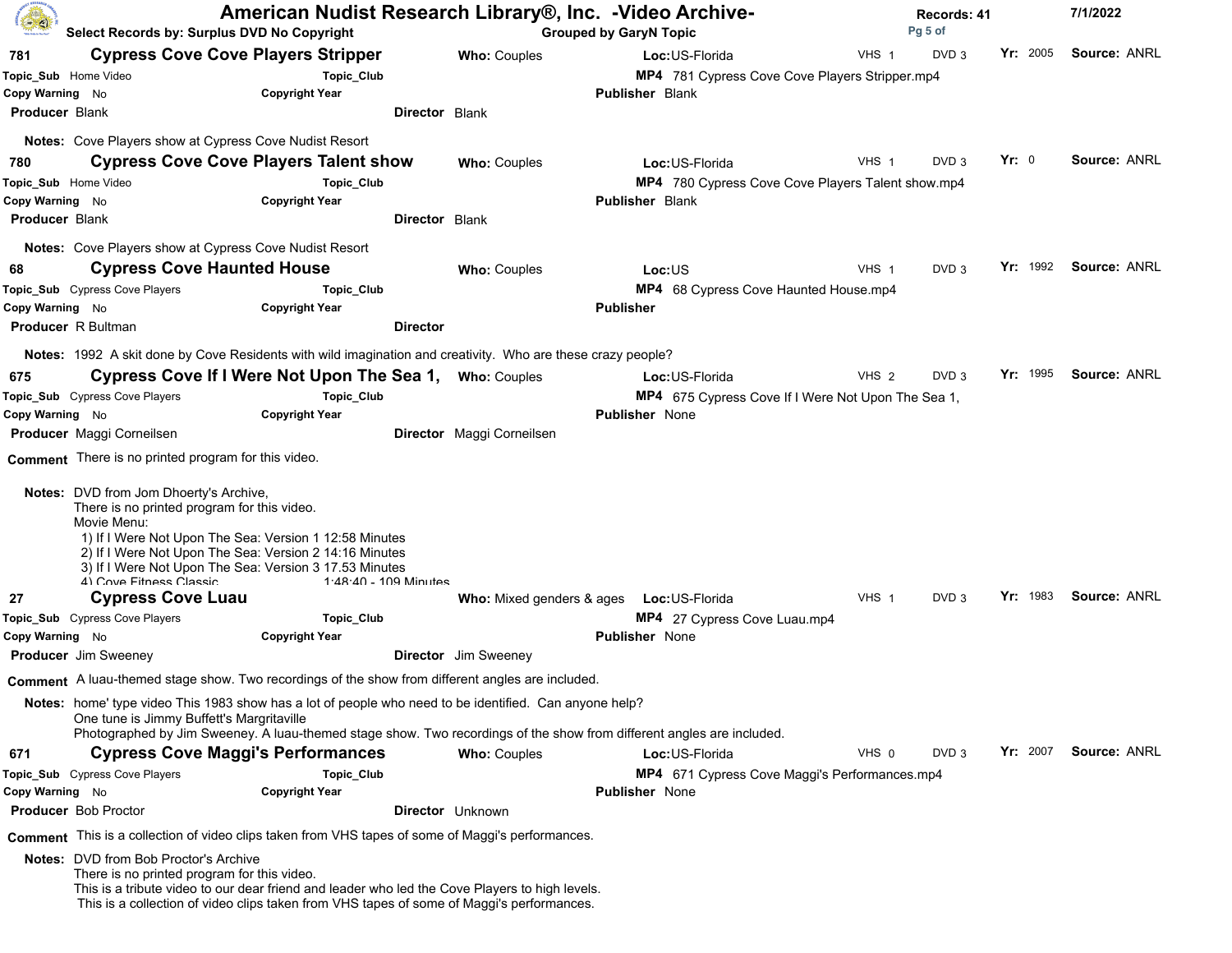| Â               | American Nudist Research Library®, Inc. -Video Archive-<br>Select Records by: Surplus DVD No Copyright |                                                                                                         | <b>Grouped by GaryN Topic</b> |                                 | <b>Records: 41</b><br>Pg 6 of                                                                                                                                                                                                                                                                                                                                            |         |                  | 7/1/2022 |  |                       |  |
|-----------------|--------------------------------------------------------------------------------------------------------|---------------------------------------------------------------------------------------------------------|-------------------------------|---------------------------------|--------------------------------------------------------------------------------------------------------------------------------------------------------------------------------------------------------------------------------------------------------------------------------------------------------------------------------------------------------------------------|---------|------------------|----------|--|-----------------------|--|
| 637             |                                                                                                        | <b>Cypress Cove Ned Sullivan Show 9/4/1992</b>                                                          |                               | <b>Who: Couples</b>             | Loc:US-Florida                                                                                                                                                                                                                                                                                                                                                           | VHS 1   | DVD <sub>3</sub> | Yr: 1992 |  | Source: ANRL          |  |
|                 | Topic_Sub Cypress Cove Players                                                                         | Topic_Club                                                                                              |                               |                                 | MP4 637 Cypress Cove Ned Sullivan Show 9/4/1992                                                                                                                                                                                                                                                                                                                          |         |                  |          |  |                       |  |
| Copy Warning No |                                                                                                        | <b>Copyright Year</b>                                                                                   |                               |                                 | <b>Publisher</b> None                                                                                                                                                                                                                                                                                                                                                    |         |                  |          |  |                       |  |
|                 | <b>Producer</b> David Nelson                                                                           |                                                                                                         |                               | <b>Director</b> Sharon Haggarty |                                                                                                                                                                                                                                                                                                                                                                          |         |                  |          |  |                       |  |
|                 |                                                                                                        |                                                                                                         |                               |                                 | Comment Features the Ned Sullivan (Cove Players) variety show. Includes the Haunted House From Hell at Cypress Cove 10-31-1992.                                                                                                                                                                                                                                          |         |                  |          |  |                       |  |
|                 | Video donated by Budd Brown                                                                            |                                                                                                         |                               |                                 | Notes: Features the Ned Sullivan (Cove Players) variety show. Includes the Haunted House From Hell at Cypress Cove 10-31-1992. "Cove From Hell" 10/31/1992                                                                                                                                                                                                               |         |                  |          |  |                       |  |
|                 | Haunted House starts at the 1:20 mark.<br>This same show is on #642                                    |                                                                                                         |                               |                                 |                                                                                                                                                                                                                                                                                                                                                                          |         |                  |          |  |                       |  |
| 662             |                                                                                                        | <b>Cypress Cove Songs Of The Season</b>                                                                 |                               | <b>Who: Couples</b>             | Loc: US-Florida                                                                                                                                                                                                                                                                                                                                                          | VHS 1   | DVD <sub>3</sub> | Yr: 2005 |  | Source: ANRL          |  |
|                 | Topic_Sub Cypress Cove Players                                                                         | Topic_Club                                                                                              |                               |                                 | MP4 662 Cypress Cove Songs Of The Season.mp4                                                                                                                                                                                                                                                                                                                             |         |                  |          |  |                       |  |
| Copy Warning No |                                                                                                        | <b>Copyright Year</b>                                                                                   |                               |                                 | <b>Publisher</b> None                                                                                                                                                                                                                                                                                                                                                    |         |                  |          |  |                       |  |
|                 | Producer Maggi Corneilsen                                                                              |                                                                                                         |                               | Director Maggi Corneilsen       |                                                                                                                                                                                                                                                                                                                                                                          |         |                  |          |  |                       |  |
|                 |                                                                                                        | Notes: VHS from Bob Poplar's archive and returned to Bob Poplar                                         |                               |                                 |                                                                                                                                                                                                                                                                                                                                                                          |         |                  |          |  |                       |  |
| 669             |                                                                                                        | <b>Cypress Cove Thanks For The Memories Act Who: Couples</b>                                            |                               |                                 | Loc:US-Florida                                                                                                                                                                                                                                                                                                                                                           | VHS 0   | DVD <sub>4</sub> | Yr: 2007 |  | Source: ANRL          |  |
|                 | Topic_Sub Cypress Cove Players                                                                         | Topic_Club                                                                                              |                               |                                 | MP4 669 Cypress Cove Thanks For The Memories Act                                                                                                                                                                                                                                                                                                                         |         |                  |          |  |                       |  |
| Copy Warning No |                                                                                                        | <b>Copyright Year</b>                                                                                   |                               |                                 | <b>Publisher</b> None                                                                                                                                                                                                                                                                                                                                                    |         |                  |          |  |                       |  |
|                 | <b>Producer</b> Jan Weaver                                                                             |                                                                                                         |                               | <b>Director</b> Jan Weaver      |                                                                                                                                                                                                                                                                                                                                                                          |         |                  |          |  |                       |  |
|                 | Comment DVD 1 of 2 DVD Set                                                                             |                                                                                                         |                               |                                 |                                                                                                                                                                                                                                                                                                                                                                          |         |                  |          |  |                       |  |
|                 | <b>Notes:</b> DVD from Bob Proctor's Archive                                                           |                                                                                                         |                               |                                 |                                                                                                                                                                                                                                                                                                                                                                          |         |                  |          |  |                       |  |
|                 | Weaver                                                                                                 |                                                                                                         |                               |                                 | COVE PLAYERS: Bill Bauder, Marti Burris, Joanne Carter, Don Collins, Jim Cowan, Marlene Cowan, Dale Doherty, Claude Duell, Bill Ferris, Daphney Ferris, Mary Alice Green, Shirley<br>Heaton, Oscar Langlias, Matt Liebel, Freda Loach, Wolfgang Mueller, Bob Poplar, Bernie Preece, Kathy Preece, Tom Raye, Alice Sanderson, John Tayler, Sandi Tayler, Tony Torres, Jan |         |                  |          |  |                       |  |
| 670             |                                                                                                        | <b>Cypress Cove Thanks For The Memories Act Who: Couples</b>                                            |                               |                                 | Producer/Director: Jan Weaver -- Assistant Producer/Director: Marti Burris: Char Dixon, Bob Ponlar -- Narrator: Tom Grimm -- Stage Manager: Claude Duell -- Staging: Brenda Morrison<br>Loc:US-Florida                                                                                                                                                                   | $VHS$ 0 | DVD 4            | Yr: 2007 |  | Source: ANRL          |  |
|                 | Topic_Sub Cypress Cove Players                                                                         | Topic_Club                                                                                              |                               |                                 | MP4 670 Cypress Cove Thanks For The Memories Act                                                                                                                                                                                                                                                                                                                         |         |                  |          |  |                       |  |
| Copy Warning No |                                                                                                        | <b>Copyright Year</b>                                                                                   |                               |                                 | <b>Publisher None</b>                                                                                                                                                                                                                                                                                                                                                    |         |                  |          |  |                       |  |
|                 | <b>Producer</b> Jan Weaver                                                                             |                                                                                                         |                               | <b>Director</b> Jan Weaver      |                                                                                                                                                                                                                                                                                                                                                                          |         |                  |          |  |                       |  |
|                 | Comment Part 2 of the 2 DVD Set                                                                        |                                                                                                         |                               |                                 |                                                                                                                                                                                                                                                                                                                                                                          |         |                  |          |  |                       |  |
|                 | <b>Notes:</b> DVD from Bob Proctor's Archive                                                           |                                                                                                         |                               |                                 |                                                                                                                                                                                                                                                                                                                                                                          |         |                  |          |  |                       |  |
|                 |                                                                                                        |                                                                                                         |                               |                                 |                                                                                                                                                                                                                                                                                                                                                                          |         |                  |          |  |                       |  |
|                 | Weaver                                                                                                 |                                                                                                         |                               |                                 | COVE PLAYERS: Bill Bauder, Marti Burris, Joanne Carter, Don Collins, Jim Cowan, Marlene Cowan, Dale Doherty, Claude Duell, Bill Ferris, Daphney Ferris, Mary Alice Green, Shirley<br>Heaton, Oscar Langlias, Matt Liebel, Freda Loach, Wolfgang Mueller, Bob Poplar, Bernie Preece, Kathy Preece, Tom Raye, Alice Sanderson, John Tayler, Sandi Tayler, Tony Torres, Jan |         |                  |          |  |                       |  |
| 659             |                                                                                                        | <b>Cypress Cove The Best of Christmas Past</b>                                                          |                               | <b>Who: Couples</b>             | Producer/Director: Jan Weaver -- Assistant Producer/Director: Marti Rurris: Char Dixon: Rob Ponlar -- Narrator: Tom Grimm -- Stage Manager: Claude Duell -- Staging: Rrenda Morrison<br>Loc: US-Florida                                                                                                                                                                  | VHS 0   | DVD 5            |          |  | Yr: 1997 Source: ANRL |  |
|                 | Topic_Sub Cypress Cove Players                                                                         | Topic_Club                                                                                              |                               |                                 | MP4 659 Cypress Cove The Best of Christmas Past                                                                                                                                                                                                                                                                                                                          |         |                  |          |  |                       |  |
| Copy Warning No |                                                                                                        | <b>Copyright Year</b>                                                                                   |                               |                                 | <b>Publisher</b> None                                                                                                                                                                                                                                                                                                                                                    |         |                  |          |  |                       |  |
|                 | <b>Producer</b> Maggi Corneilsen                                                                       |                                                                                                         |                               | Director Maggi Corneilsen       |                                                                                                                                                                                                                                                                                                                                                                          |         |                  |          |  |                       |  |
|                 | Comment Bold Loud audio track at the start.                                                            |                                                                                                         |                               |                                 |                                                                                                                                                                                                                                                                                                                                                                          |         |                  |          |  |                       |  |
|                 |                                                                                                        | Notes: The Cove Players put on a Christmas show at Lakeside restaurant. DVD from Jim Doherty's Archive. |                               |                                 |                                                                                                                                                                                                                                                                                                                                                                          |         |                  |          |  |                       |  |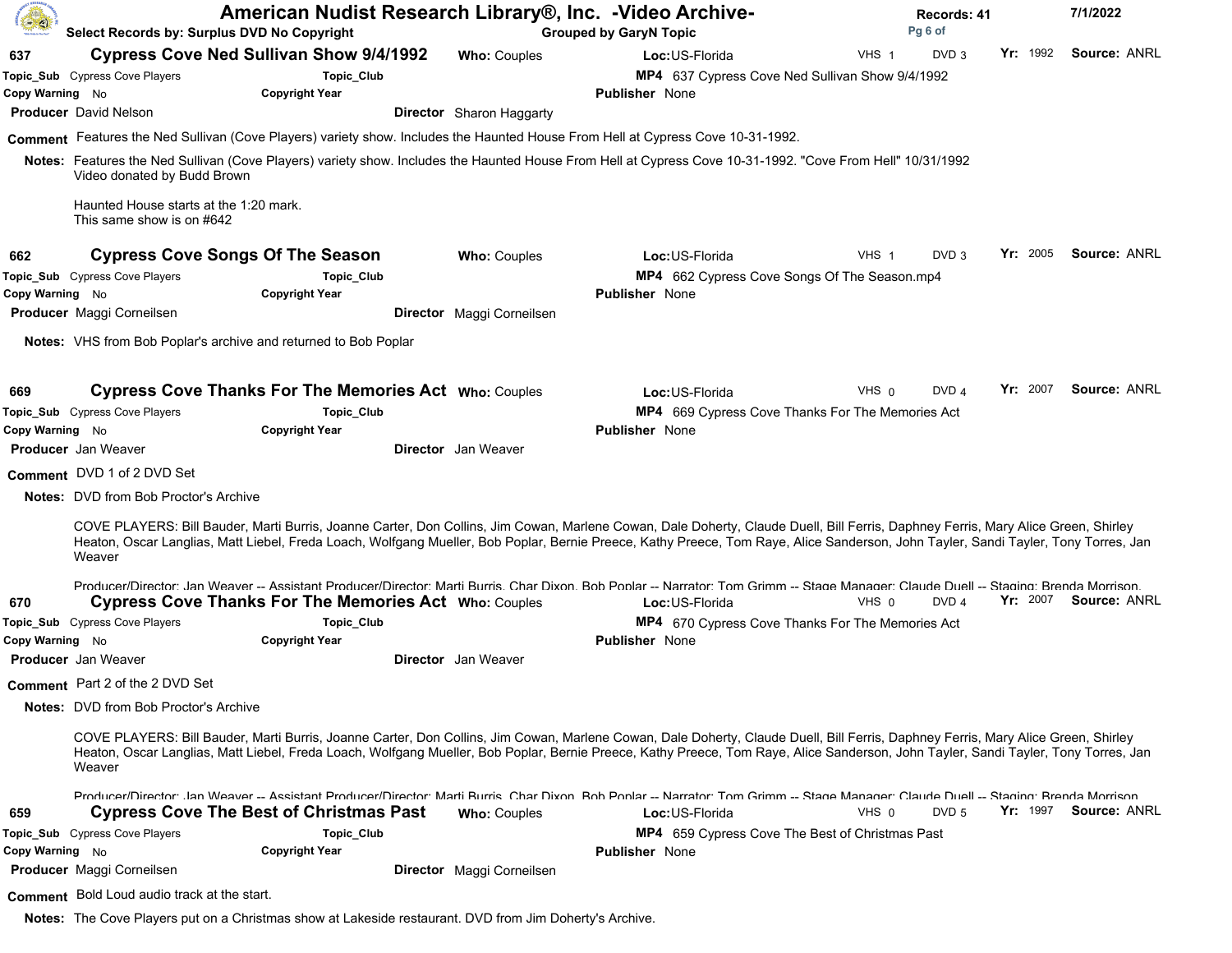|                 | Select Records by: Surplus DVD No Copyright                                                                                                                                                                                                                   | American Nudist Research Library®, Inc. - Video Archive-                                                    |                                 | <b>Grouped by GaryN Topic</b>                                                                                                                                                                                                                                                                                                                                                                                                                                                                                                                                                                                                                                                                                                                               |         | Records: 41<br>Pq 7 of |          | 7/1/2022              |  |
|-----------------|---------------------------------------------------------------------------------------------------------------------------------------------------------------------------------------------------------------------------------------------------------------|-------------------------------------------------------------------------------------------------------------|---------------------------------|-------------------------------------------------------------------------------------------------------------------------------------------------------------------------------------------------------------------------------------------------------------------------------------------------------------------------------------------------------------------------------------------------------------------------------------------------------------------------------------------------------------------------------------------------------------------------------------------------------------------------------------------------------------------------------------------------------------------------------------------------------------|---------|------------------------|----------|-----------------------|--|
| 660             |                                                                                                                                                                                                                                                               | Cypress Cove The Grand Ole Opry - Aug '94 Who: Couples                                                      |                                 | Loc: US-Florida                                                                                                                                                                                                                                                                                                                                                                                                                                                                                                                                                                                                                                                                                                                                             | VHS 0   | DVD <sub>3</sub>       | Yr: 1994 | <b>Source: ANRL</b>   |  |
|                 | Topic_Sub Cypress Cove Players                                                                                                                                                                                                                                | Topic_Club                                                                                                  |                                 | MP4 660 Cypress Cove The Grand Ole Opry - Aug '94.                                                                                                                                                                                                                                                                                                                                                                                                                                                                                                                                                                                                                                                                                                          |         |                        |          |                       |  |
| Copy Warning No |                                                                                                                                                                                                                                                               | <b>Copyright Year</b>                                                                                       |                                 | <b>Publisher</b> None                                                                                                                                                                                                                                                                                                                                                                                                                                                                                                                                                                                                                                                                                                                                       |         |                        |          |                       |  |
|                 | <b>Producer</b> David Nelson                                                                                                                                                                                                                                  |                                                                                                             | <b>Director</b> Sharon Haggarty |                                                                                                                                                                                                                                                                                                                                                                                                                                                                                                                                                                                                                                                                                                                                                             |         |                        |          |                       |  |
|                 |                                                                                                                                                                                                                                                               |                                                                                                             |                                 | Notes: CBS (Cove Broadcasting System) presents The Grand Ole Opry with country stars singing their big hits. DVD from Jim Doherty's archive.                                                                                                                                                                                                                                                                                                                                                                                                                                                                                                                                                                                                                |         |                        |          |                       |  |
| 651             |                                                                                                                                                                                                                                                               | Cypress Cove The Grand Ole Opry - Mar '94 Who: Couples                                                      |                                 | Loc:US-Florida                                                                                                                                                                                                                                                                                                                                                                                                                                                                                                                                                                                                                                                                                                                                              | VHS 0   | DVD <sub>4</sub>       | Yr: 1994 | <b>Source: ANRL</b>   |  |
|                 | Topic_Sub Cypress Cove Players                                                                                                                                                                                                                                | Topic_Club                                                                                                  |                                 | MP4 651 Cypress Cove The Grand Ole Opry - Mar '94.                                                                                                                                                                                                                                                                                                                                                                                                                                                                                                                                                                                                                                                                                                          |         |                        |          |                       |  |
| Copy Warning No |                                                                                                                                                                                                                                                               | <b>Copyright Year</b>                                                                                       |                                 | <b>Publisher</b> None                                                                                                                                                                                                                                                                                                                                                                                                                                                                                                                                                                                                                                                                                                                                       |         |                        |          |                       |  |
|                 | <b>Producer</b> David Nelson                                                                                                                                                                                                                                  |                                                                                                             | Director Sharon Haggarty        |                                                                                                                                                                                                                                                                                                                                                                                                                                                                                                                                                                                                                                                                                                                                                             |         |                        |          |                       |  |
|                 | <b>Notes:</b> DVD from Jim Doherty's Archive.<br>Director: Sharon Haggarty<br>Producer: David Nelson<br>Music Coordinators: T Poplar, The Char George Orchestra<br>Staging: Bill Gould, Bobby Joiner, Jerry Manuel<br>Lighting: Paul Haggarty, Barbara Hadley | The Cove Comedy Players Proudly Present The Grand Ole Opry                                                  |                                 |                                                                                                                                                                                                                                                                                                                                                                                                                                                                                                                                                                                                                                                                                                                                                             |         |                        |          |                       |  |
| 663             |                                                                                                                                                                                                                                                               | <b>Cypress Cove The Nights Before Christmas</b>                                                             | <b>Who: Couples</b>             | Loc: US-Florida                                                                                                                                                                                                                                                                                                                                                                                                                                                                                                                                                                                                                                                                                                                                             | VHS 0   | DVD <sub>3</sub>       | Yr: 2005 | Source: ANRL          |  |
|                 | Topic_Sub Cypress Cove Players                                                                                                                                                                                                                                | Topic_Club                                                                                                  |                                 | <b>MP4</b> 663 Cypress Cove The Nights Before Christmas.                                                                                                                                                                                                                                                                                                                                                                                                                                                                                                                                                                                                                                                                                                    |         |                        |          |                       |  |
| Copy Warning No |                                                                                                                                                                                                                                                               | <b>Copyright Year</b>                                                                                       |                                 | <b>Publisher</b> None                                                                                                                                                                                                                                                                                                                                                                                                                                                                                                                                                                                                                                                                                                                                       |         |                        |          |                       |  |
|                 | <b>Producer</b> Maggi Corneilsen                                                                                                                                                                                                                              |                                                                                                             | Director Maggi Corneilsen       |                                                                                                                                                                                                                                                                                                                                                                                                                                                                                                                                                                                                                                                                                                                                                             |         |                        |          |                       |  |
|                 | <b>Notes:</b> VHS from Bob Poplar's archive and returned to Bob Poplar<br>The Nights Before Christmas: Some Christmas Memories                                                                                                                                |                                                                                                             |                                 |                                                                                                                                                                                                                                                                                                                                                                                                                                                                                                                                                                                                                                                                                                                                                             |         |                        |          |                       |  |
| 648             |                                                                                                                                                                                                                                                               | <b>Fundraiser For The Cootie Bronson's Barn</b>                                                             | <b>Who: Couples</b>             | Loc:US-Florida                                                                                                                                                                                                                                                                                                                                                                                                                                                                                                                                                                                                                                                                                                                                              | $VHS$ 0 | DVD <sub>4</sub>       | Yr: 2000 | Source: ANRL          |  |
|                 | Topic_Sub Cypress Cove Players                                                                                                                                                                                                                                | Topic_Club                                                                                                  |                                 | <b>MP4</b> 648 Fundraiser For The Cootie Bronson's Barn                                                                                                                                                                                                                                                                                                                                                                                                                                                                                                                                                                                                                                                                                                     |         |                        |          |                       |  |
| Copy Warning No |                                                                                                                                                                                                                                                               | <b>Copyright Year</b>                                                                                       |                                 | Publisher 0                                                                                                                                                                                                                                                                                                                                                                                                                                                                                                                                                                                                                                                                                                                                                 |         |                        |          |                       |  |
|                 | <b>Producer</b> David Keffer                                                                                                                                                                                                                                  |                                                                                                             | Director Sharon Haggarty        |                                                                                                                                                                                                                                                                                                                                                                                                                                                                                                                                                                                                                                                                                                                                                             |         |                        |          |                       |  |
| <b>Comment</b>  |                                                                                                                                                                                                                                                               |                                                                                                             |                                 |                                                                                                                                                                                                                                                                                                                                                                                                                                                                                                                                                                                                                                                                                                                                                             |         |                        |          |                       |  |
|                 |                                                                                                                                                                                                                                                               | Looper, Bernie Preece, Alyce Sanderson, Joe Saul, Marilyn Saul.                                             |                                 | Notes: Original DVD from Jim Doherty's archive. Director: Maggie Corneilsen. Technical Stage Manager: Jan Weaver. Music Coordinator: Flo Weaver, Orchestra, Jim Doherty. Sets and Props:<br>Tom Bullock. Lighting: Pat Bruce. Act Coordinator: Nancy Burbank, Kathy McGaughy, Pat Orner. Staging: Claude Duell, Bert Duell. Costumes: Marilyn Saul, Bev Gould. Makeup: Mary<br>Felts, Mary Alice Green. Line Dance: Donna Looper. Video Production: Jim Doherty. Cove Players: Nikki Bandolik, Bill Bouder, Caitlin Brown, Sean Brown, Ronnie Bullock, Marti Burris,<br>John Cieszynski, Jim Cowan, Char Dixon, Dale Doherty, Claud Duell, Mike Calyean, Nancy Galyean, Mary Alice Green, Shirley Heaton, Rhonda Joiner, Oscar Langlais, Matt Liebel, Donna |         |                        |          |                       |  |
| 649             | If I Were Not Upon The Sea                                                                                                                                                                                                                                    |                                                                                                             | <b>Who: Couples</b>             | Loc:US-Florida                                                                                                                                                                                                                                                                                                                                                                                                                                                                                                                                                                                                                                                                                                                                              | VHS 0   | DVD <sub>3</sub>       | Yr: 1995 | <b>Source: ANRL</b>   |  |
|                 | Topic_Sub Cypress Cove Players                                                                                                                                                                                                                                | Topic_Club                                                                                                  |                                 | MP4 649 If I Were Not Upon The Sea.mp4                                                                                                                                                                                                                                                                                                                                                                                                                                                                                                                                                                                                                                                                                                                      |         |                        |          |                       |  |
| Copy Warning No |                                                                                                                                                                                                                                                               | <b>Copyright Year</b>                                                                                       |                                 | <b>Publisher 0</b>                                                                                                                                                                                                                                                                                                                                                                                                                                                                                                                                                                                                                                                                                                                                          |         |                        |          |                       |  |
|                 | Producer Maggi Corneilsen                                                                                                                                                                                                                                     |                                                                                                             | Director Maggi Corneilsen       |                                                                                                                                                                                                                                                                                                                                                                                                                                                                                                                                                                                                                                                                                                                                                             |         |                        |          |                       |  |
|                 | You have to see this Performance!                                                                                                                                                                                                                             | Comment Poor video quality. Sound isn't that good either. The VHS was 20 years old when the DVD was burned. |                                 |                                                                                                                                                                                                                                                                                                                                                                                                                                                                                                                                                                                                                                                                                                                                                             |         |                        |          |                       |  |
|                 | dozen other versions in the ANRL Archives                                                                                                                                                                                                                     |                                                                                                             |                                 | Notes: This may be the first version performed at the Cove. Maggi was a cruise activities director and performed the skit many times on cruises. It's one of the best. There is a video with a half                                                                                                                                                                                                                                                                                                                                                                                                                                                                                                                                                         |         |                        |          |                       |  |
| 657             | The Grand Ole Opry -Osceola Art Center                                                                                                                                                                                                                        |                                                                                                             | <b>Who: Couples</b>             | Loc:US-Florida                                                                                                                                                                                                                                                                                                                                                                                                                                                                                                                                                                                                                                                                                                                                              | VHS 0   | DVD <sub>3</sub>       |          | Yr: 1995 Source: ANRL |  |
|                 | Topic_Sub Cypress Cove Players                                                                                                                                                                                                                                | Topic_Club                                                                                                  |                                 | MP4 657 The Grand Ole Opry -Osceola Art Center.mp4                                                                                                                                                                                                                                                                                                                                                                                                                                                                                                                                                                                                                                                                                                          |         |                        |          |                       |  |
| Copy Warning No |                                                                                                                                                                                                                                                               | <b>Copyright Year</b>                                                                                       |                                 | <b>Publisher</b> None                                                                                                                                                                                                                                                                                                                                                                                                                                                                                                                                                                                                                                                                                                                                       |         |                        |          |                       |  |
|                 | <b>Producer</b> David Nelson                                                                                                                                                                                                                                  |                                                                                                             | <b>Director</b> Sharon Haggarty |                                                                                                                                                                                                                                                                                                                                                                                                                                                                                                                                                                                                                                                                                                                                                             |         |                        |          |                       |  |

**Notes:** The Cove Players perform a country-themed show at the Osceola Center for the Arts on April 23, 1995. DVD from Jim Doherty's Archive.